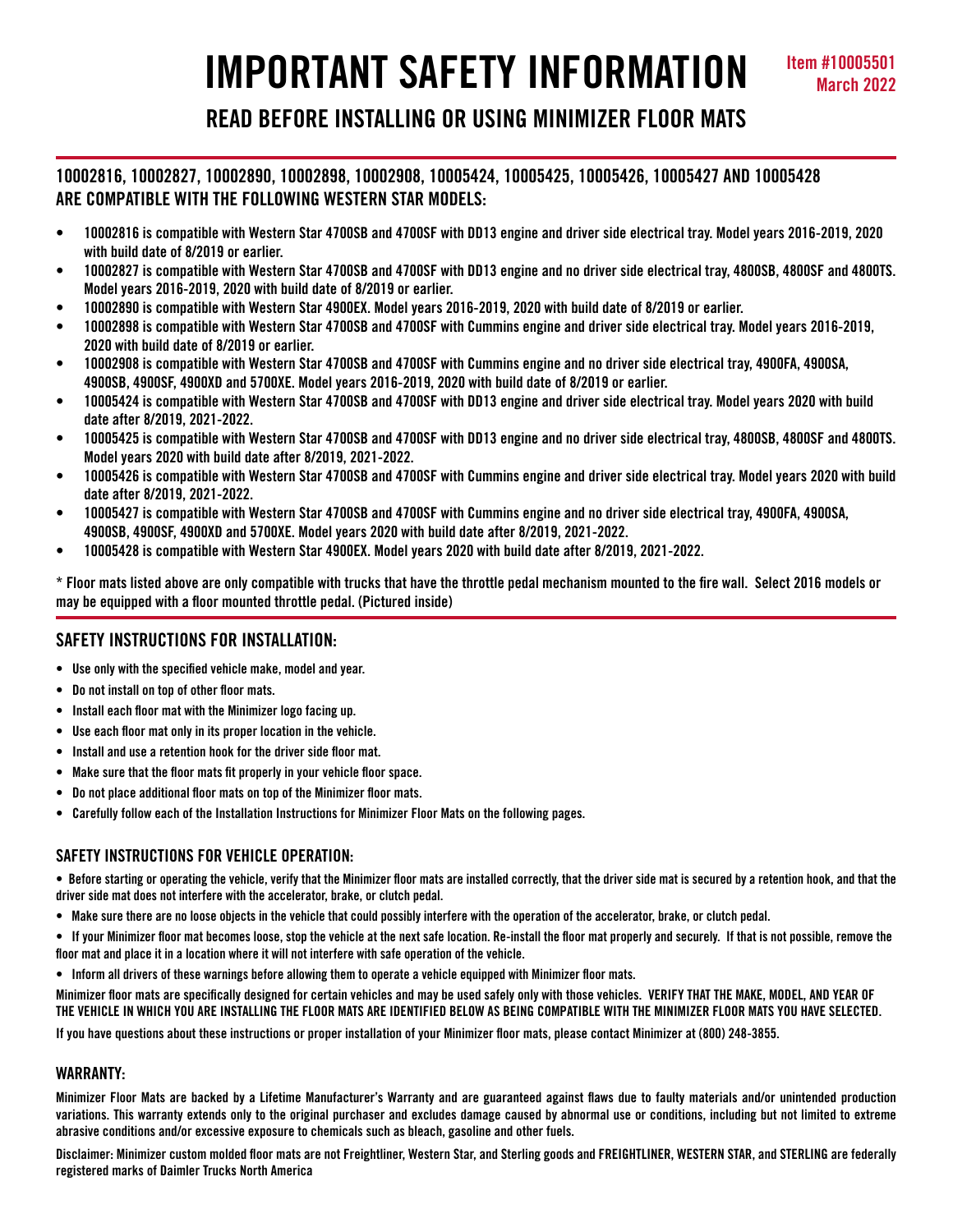### **Figure 1 - Fire Wall Mounted Throttle Pedal Mechanism**



**Figure 2 - Floor Mounted Throttle Pedal Mechanism**



### **WESTERN STAR FLOOR MAT KIT SPECIFICATIONS:**

**• Kit 10002890 shown in Figure 3 is compatible with Western Star 4900EX. Model years 2016-2019, 2020 with build date of 8/2019 or earlier.**

### **Figure 3 - Kit 10002890 Contents**



**• Kit 10002898 shown in Figure 4 is compatible with Western Star 4700SB and 4700SF with Cummins engine and driver side electrical tray. Model years 2016-2019, 2020 with build date of 8/2019 or earlier.**

### **Figure 4 - Kit 10002898 Contents**



**• Kit 10002908 shown in Figure 5 is compatible with Western Star 4700SB and 4700SF with Cummins engine and no driver side electrical tray, 4900FA, 4900SA, 4900SB, 4900SF, 4900XD and 5700XE. Model years 2016-2019, 2020 with build date of 8/2019 or earlier.**

### **Figure 5 - Kit 10002908 Contents**



**Figure 6 - Driver Side Electrical Tray**



**• Kit 10002816 shown in Figure 7 is compatible with Western Star 4700SB and 4700SF with DD13 engine and driver side electrical tray. Model years 2016-2019, 2020 with build date of 8/2019 or earlier.**

### **Figure 7 - Kit 10002816 Contents**

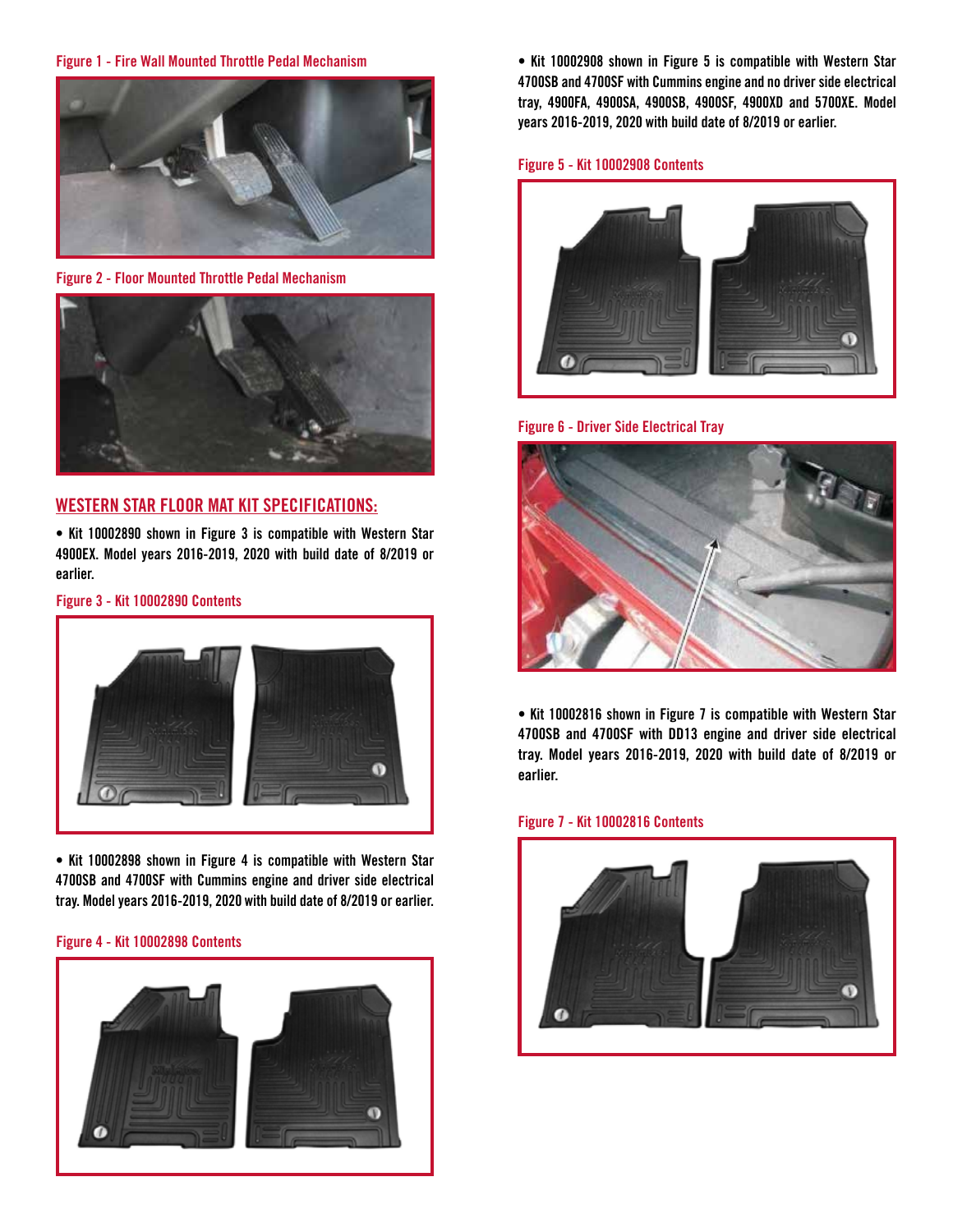**• Kit 10002827 shown in Figure 8 is compatible with Western Star 4700SB and 4700SF with DD13 engine and no driver side electrical tray, 4800SB, 4800SF and 4800TS. Model years 2016-2019, 2020 with build date of 8/2019 or earlier.**



**• Kit 10005424 shown in Figure 9 is compatible with Western Star 4700SB and 4700SF with DD13 engine and driver side electrical tray. Model years 2020 with build date after 8/2019, 2021-2022.**

### **Figure 9 - Kit 10005424 Contents**



**• Kit 10005425 shown in Figure 10 is compatible with Western Star 4700SB and 4700SF with DD13 engine and no driver side electrical tray, 4800SB, 4800SF and 4800TS. Model years 2020 with build date after 8/2019, 2021-2022.**

### **Figure 13 - Kit 10005428 Contents Figure 10 - Kit 10005425 Contents**



**• Kit 10005426 shown in Figure 11 is compatible with Western Star 4700SB and 4700SF with Cummins engine and driver side electrical tray. Model years 2020 with build date after 8/2019, 2021-2022.**

### **Figure 11 - Kit 10005426 Contents Figure 8 - Kit 10002827 Contents**



**• Kit 10005427 shown in Figure 12 is compatible with Western Star 4700SB and 4700SF with Cummins engine and no driver side electrical tray, 4900FA, 4900SA, 4900SB, 4900SF, 4900XD and 5700XE. Model years 2020 with build date after 8/2019, 2021-2022.**

### **Figure 12 - Kit 10005427 Contents**



**• Kit 10002828 shown in Figure 13 is compatible with Western Star 4900EX. Model years 2020 with build date after 8/2019, 2021-2022.**

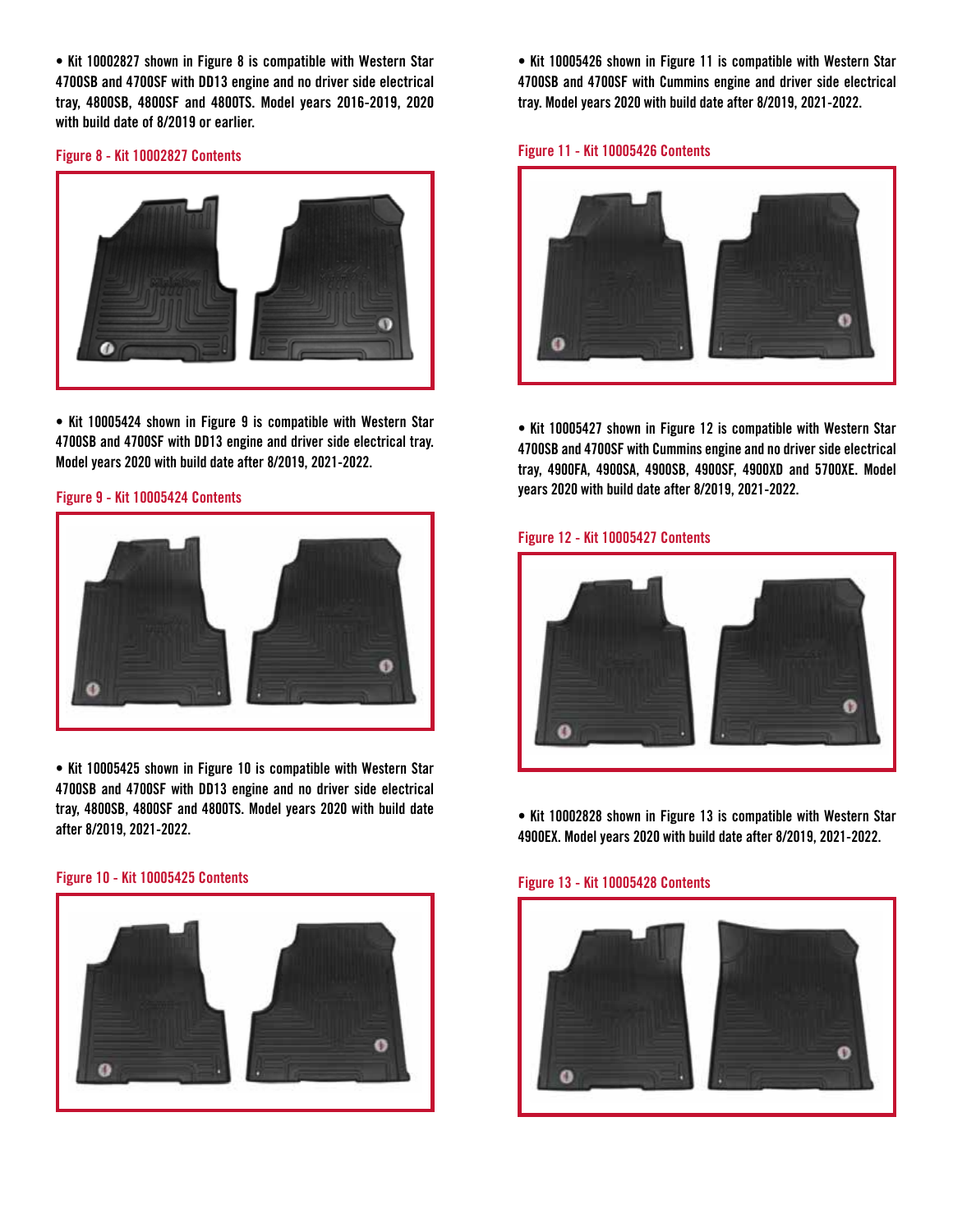### **INSTALLATION INSTRUCTIONS:**

**1. Remove other floor mats from the vehicle before installing Minimizer floor mats.**

**2. Install the Minimizer floor mats right side up, with the Minimizer logo visible.**

**3. Each Minimizer floor mat is contoured to fit a particular location in the vehicle and may be used safely only in that location.**

**4. The Minimizer floor mat package contains one driver side mat and one passenger side mat.** 

**5. Position the driver mat in the truck as shown in Figure 14. The driver mat must be pushed all the way forward so the front lip is making full contact with the doghouse trim panel and fire wall.** 

**Figure 14 - Driver Mat in Position**



**Notes: The driver mat is designed to fit several common OEM seat bases. Truck seats that are equipped with a large rubber boot around the seat suspension (as shown in Figure 15) will require hand trimming at the time of installation. Some other aftermarket seats may also require hand trimming for proper fit. There is a raised rib molded into the driver mat to use as a trim guide and to contain liquid. Use a sharp utility knife to trim the mat as shown in Figure 16.** 

**Figure 15 - Large Rubber Boot around Seat Suspension**



**Figure 16 - Hand Trimming for Seat with Rubber Boot**



**6. Inside the package with the installation instructions, locate two black plastic retention hooks and a white tube of Primer 94 as shown in Figure 17.**

**Figure 17 - Retention Hooks and Primer 94**



**7. Insert a hook up through the hole in the right rear corner of the driver side floor mat. The hook should fit flush with the underside of the floor mat.** 

**8. Once the hook is in place, let the driver mat and hook rest on the floor as shown in Figure 18. Next, confirm that the mat is not interfering with foot pedals and verify it is making proper contact with the surfaces surrounding the floor.**

**Figure 18 - Driver Mat Hook in Position**



**9. Mark the approximate position where the hook needs to be attached to the floor. Once the position is located, remove the driver mat from the truck.**

**10. Activate the tube of Primer 94 by crushing the tube at the black dot.**

**11. Clean all dirt or debris off the truck floor and apply Primer 94 to the truck floor area where the hook will be attached.**

**12. Allow the Primer 94 to dry on the truck floor for five minutes.** 

**13. Install the driver mat in the truck with the hook inserted. Next, peel away the paper backing from the hook.**

**14. While holding onto neck of the hook, lower the driver mat into position and stick the hook to the floor. Apply firm pressure to the hook as shown in Figure 19 for 30 seconds to ensure a proper bond to the rubber floor.**